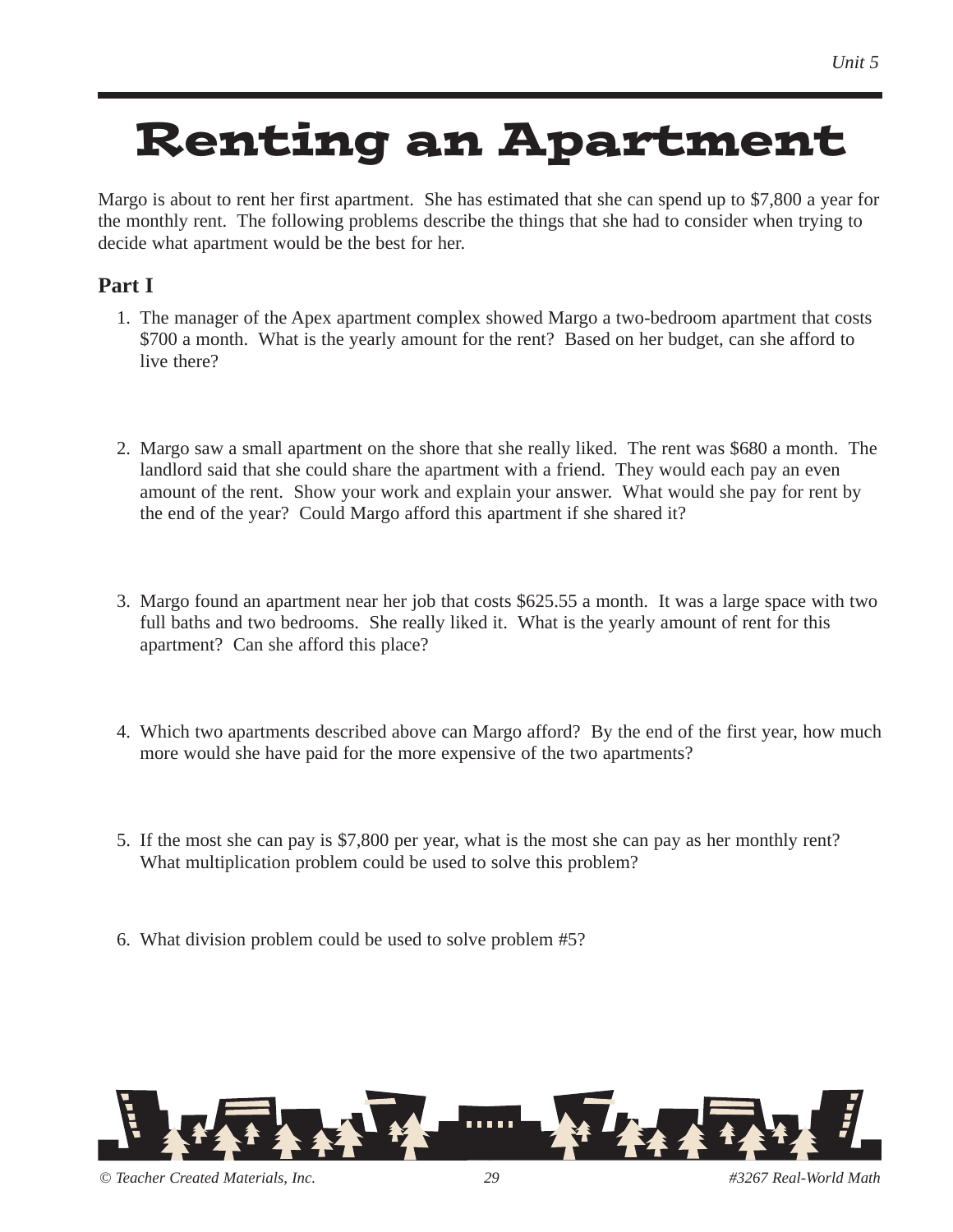## Renting an Apartment *(cont.)*

#### **Part II**

Margo spends 15% of her monthly income (\$4,500) on food and entertainment. Calculate the expense of each item and put a check next to the statement that says whether she can afford it.

- 1. Margo's friends eat dinner at a local restaurant twice a month. Her portion of the bill comes to \$15.00. Can she afford to eat with them at the restaurant twice a month? How much will she have spent on this item by the end of the year?
	- q Yes, she can afford it.  $q$  No, she can not afford it. Amount spent:  $\frac{q}{q}$
- 2. Her friends go to see a movie twice a month. Each person pays \$12.00 for the movie, parking, and refreshments. Can she afford to go to the movie twice a month? How much will she spend on the movies by the end of the year?

 $q$  Yes, she can afford it.  $q$  No, she can not afford it. Amount spent:  $\frac{q}{q}$ 

#### **Part III**

Margo breaks up her monthly income (\$4,500) into various percentages in order to get the things that she needs and wants.

- 1. If she saved \$225.00 each month for 14 months, how much money would she have at the end of 14 months?
- 2. If she saved \$225.00 each month for two years, how much would she save?
- 3. She earned \$125.00 from her stock and her accountant assured her that the stock would grow by 20% over the next year. Over the next year, how much will she earn from her stock?
- 4. In January Margo started taking karate lessons. She paid an initial fee of \$200.00 and \$60.00 per month. How much would she have paid at the end of the year?
- 5. The karate school gave all of its new students one month free for paying for the full year in advance. If Margo paid for the full the year in advance, how much would she save over the month-by-month price if the initial fee was still included?



\_\_\_\_\_\_\_\_\_\_\_\_\_\_\_\_\_\_\_